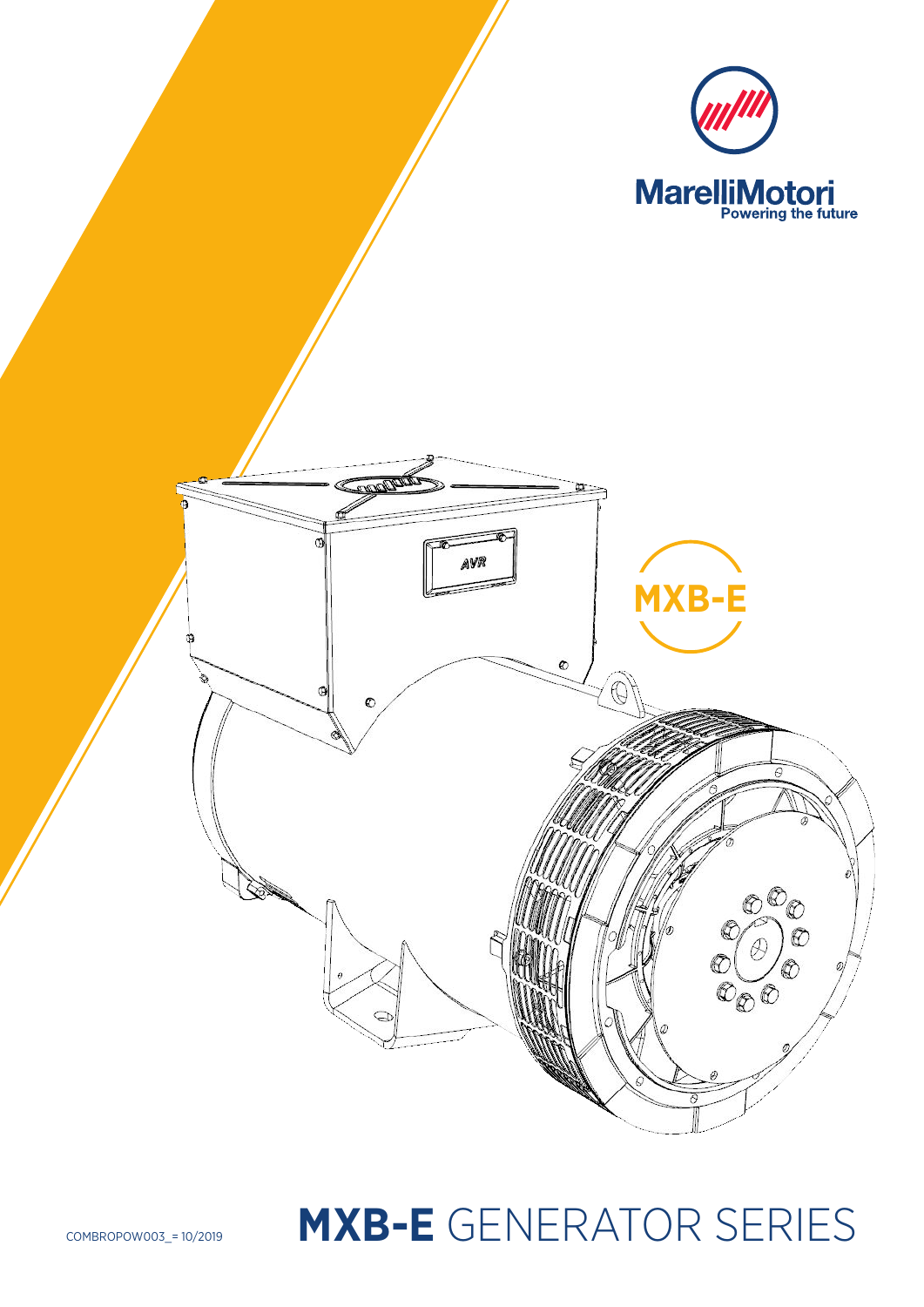

### **COMPACTNESS**

Up to 22% length reduction on previous model Canopy cost reduction

### **OPTIMIZED COST OF MANAGEMENT**

Storage optimization Reduced transportation cost





### **EASY MAINTENANCE**

Filters can be removed easily Wide openings allow fast maintenance operations

### **SAFETY FIRST**

Protection from energized parts No sharp edges



# A RANGE INSPIRED BY OUR CUSTOMERS' NEEDS



### **FLEXIBLE DESIGN FOR INVENTORY MANAGEMENT**

Customers can buy options separately and mount them according to their requirements

### **FLEXIBLE CABLE INTERFACE**

Removable panels for easy drilling of cable outlet Cable exit on 3 sides of terminal box Easy dismantling of air grid SAE adaptor with large openings for fast coupling





### **NEW AVR CONCEPT**

Trimmers on the back of the AVR for external setting Newly designed AVR mounted on dampers AVR can be positioned on either lateral or front sides

### **RETROFITTING**

Extra options available to satisfy- industry requirements PMG / Filters / H-eaters / Bearing PT100 Options can be mounted after delivery

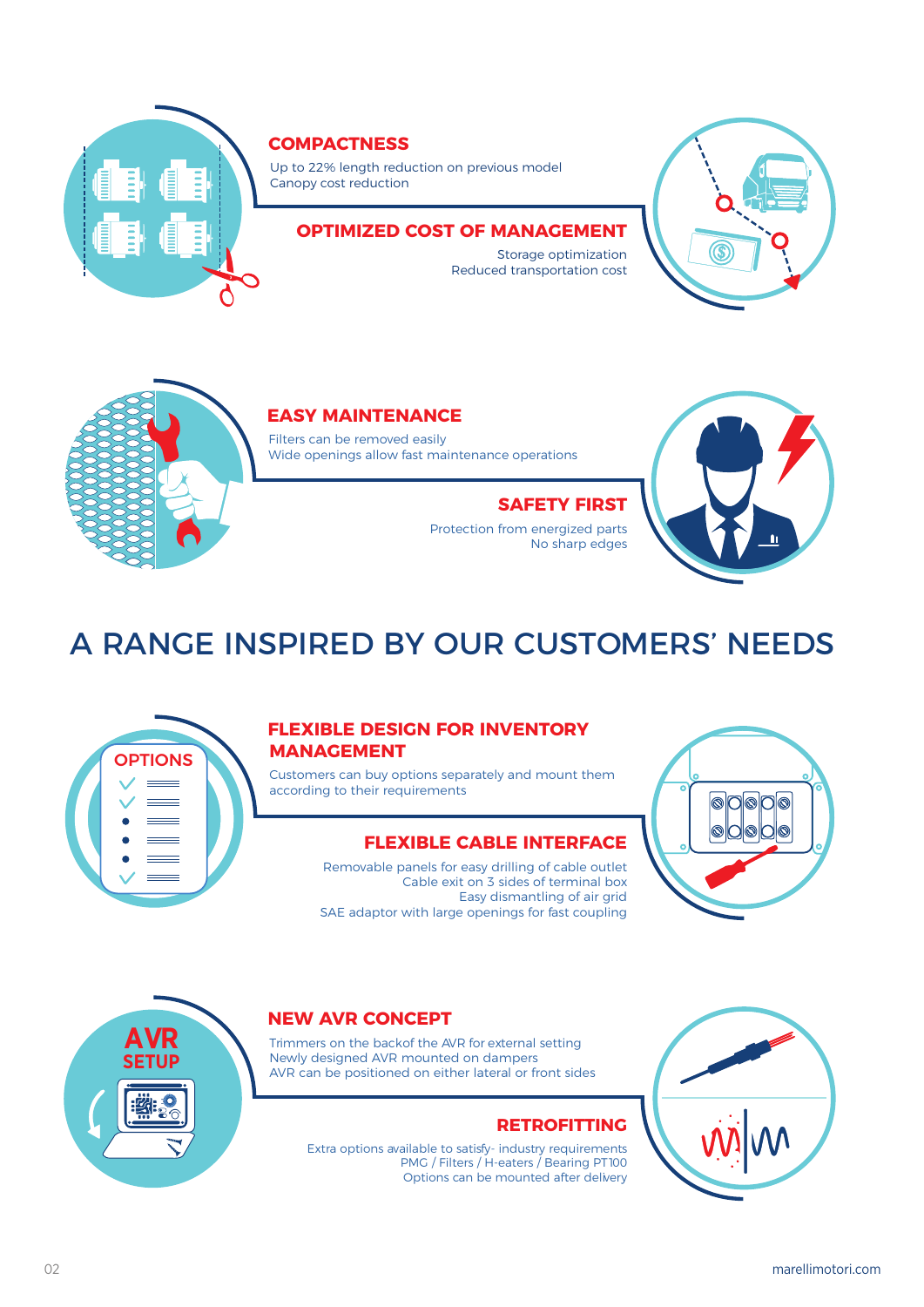# **STANDARD CONFIGURATION**

| <b>Main components</b>      |       | 160                            |                        | 180                                                          |                     | 225                                                                                                                                                                                                              | 250       |            |
|-----------------------------|-------|--------------------------------|------------------------|--------------------------------------------------------------|---------------------|------------------------------------------------------------------------------------------------------------------------------------------------------------------------------------------------------------------|-----------|------------|
| Magnetic steel              |       |                                |                        | Low losses. Insulated on both sides                          |                     |                                                                                                                                                                                                                  |           |            |
| Housing                     |       |                                |                        | Fabricated steel                                             |                     |                                                                                                                                                                                                                  |           |            |
| N-End Endshield             |       |                                |                        | Aluminum alloy                                               |                     |                                                                                                                                                                                                                  | Cast iron |            |
| Shaft                       |       |                                |                        | Carbon steel - hot rolled                                    |                     |                                                                                                                                                                                                                  |           |            |
| Fan                         |       |                                |                        |                                                              |                     | Plastic up to MXB-E 180 SC4 included - Aluminum alloy above                                                                                                                                                      |           |            |
|                             |       |                                |                        | <b>Bakelite</b>                                              |                     |                                                                                                                                                                                                                  |           |            |
| Terminal board              |       |                                | 7-pins                 |                                                              |                     | 9-pins                                                                                                                                                                                                           |           |            |
| Construction                |       | 160                            |                        | 180                                                          |                     | 225                                                                                                                                                                                                              | 250       |            |
| Enclosure                   |       |                                |                        | Open Drip Proof                                              |                     |                                                                                                                                                                                                                  |           |            |
| Cooling system              |       |                                |                        | IC01 as per IEC 60034-6                                      |                     |                                                                                                                                                                                                                  |           |            |
| Degree of protection        |       | IP23 as per IEC 60034-5        |                        |                                                              |                     | IP23 as per IEC 60034-5 (up to IP 44)                                                                                                                                                                            |           |            |
| Mounting                    |       | Horizontal single bearing      |                        |                                                              |                     | Horizontal single bearing - IM 2105 (double bearing available on request)                                                                                                                                        |           |            |
| <b>Technical data</b>       |       | 160                            |                        | 180                                                          |                     | 225                                                                                                                                                                                                              | 250       |            |
| Insulation system           |       |                                |                        | Class H for stator and rotor                                 |                     |                                                                                                                                                                                                                  |           |            |
| Impregnation                |       |                                |                        | Epoxy resin through high quality process.                    |                     |                                                                                                                                                                                                                  |           |            |
| Winding pitch               |       |                                |                        | 2/3                                                          |                     |                                                                                                                                                                                                                  |           |            |
| Bearing data                |       | 160                            |                        | 180                                                          |                     | 225                                                                                                                                                                                                              | 250       |            |
|                             | D-End | N-End                          | D-End                  | N-End                                                        | D-End               | N-End                                                                                                                                                                                                            | D-End     | N-End      |
| Bearing type                | n/a   | 6207-2RS1-C3                   | 6311-2RS1-<br>C3-LTH23 | 6207-2RS1-C3                                                 | 6215-2RS1-<br>C3-WT | 6309-2RS1-C3*<br>*single bearing<br>6309-2RS1-C3-WT                                                                                                                                                              | 6218-C3   | 6313-2Z-C3 |
|                             |       |                                |                        | Permanently greased                                          |                     |                                                                                                                                                                                                                  |           |            |
| Bearing lifetime            |       |                                |                        | $\geq$ 20.000 hours                                          |                     |                                                                                                                                                                                                                  |           |            |
| Operation at reduced        |       |                                |                        |                                                              |                     | All regulators work to reduce the excitation current in order to protect the excitation system                                                                                                                   |           |            |
| speed                       |       |                                |                        | when the generator is used at reduced speed                  |                     |                                                                                                                                                                                                                  |           |            |
| <b>Excitation system</b>    |       | 160                            |                        | 180                                                          |                     | 225                                                                                                                                                                                                              | 250       |            |
| Excitation type             |       |                                |                        | Brushless with rotating rectifier (Graetz 6-Diode bridge)    |                     |                                                                                                                                                                                                                  |           |            |
| <b>PMG</b>                  |       |                                |                        | Optional                                                     |                     |                                                                                                                                                                                                                  |           |            |
| Auxiliary winding           |       |                                |                        | Optional                                                     |                     |                                                                                                                                                                                                                  |           |            |
| <b>Applicable standards</b> |       | 160                            |                        | 180                                                          |                     | 225                                                                                                                                                                                                              | 250       |            |
| <b>Standards</b>            |       |                                |                        | IEC 60034-1; BS 4999-5000; NEMA MG 1.32                      |                     |                                                                                                                                                                                                                  |           |            |
| Certifications              |       |                                |                        |                                                              |                     | UL 1004-1, UL 1004-4, C22.2 No. 100 (Certification pending)                                                                                                                                                      |           |            |
| <b>AVR</b>                  |       | 160                            |                        | 180                                                          |                     | 225                                                                                                                                                                                                              | 250       |            |
| AVR model                   |       |                                |                        |                                                              |                     | AVR code: 11000013 - M00FA122A / AVR model: MARK VX. Dedicated AVR for optional PMG.                                                                                                                             |           |            |
| AVR position                |       | On left side viewed from D-end |                        |                                                              |                     | Front mounted                                                                                                                                                                                                    |           |            |
| AVR supply                  |       |                                |                        | Mains                                                        |                     |                                                                                                                                                                                                                  |           |            |
| Voltage sensing             |       |                                |                        | Single phase                                                 |                     |                                                                                                                                                                                                                  |           |            |
| Accuracy                    |       |                                |                        | ± 0,5% (@ rated load, balanced and non-distorting, P.F. 0,8) |                     |                                                                                                                                                                                                                  |           |            |
| EMI filter                  |       |                                |                        | Included                                                     |                     |                                                                                                                                                                                                                  |           |            |
| Limiters                    |       |                                |                        | U/F Under Frequency                                          |                     |                                                                                                                                                                                                                  |           |            |
| Three phase short           |       |                                |                        |                                                              |                     | Generators with auxiliary windings or PMG ensure a three phase short-circuit current (Icc)                                                                                                                       |           |            |
| circuit current             |       |                                |                        |                                                              |                     | higher than 3 times the rated current (In): Icc $>$ 3 In for 10 seconds                                                                                                                                          |           |            |
| <b>Operating conditions</b> |       | 160                            |                        | 180                                                          |                     | 225                                                                                                                                                                                                              | 250       |            |
| Overload during S1          |       |                                |                        |                                                              |                     | 10% for 1 hour / 15% for 10 minutes / 30% for 4 minutes / 50% for 2 minutes                                                                                                                                      |           |            |
| continuos duty              |       |                                |                        |                                                              |                     |                                                                                                                                                                                                                  |           |            |
| Air inlet                   |       |                                |                        | Axial and radial                                             |                     |                                                                                                                                                                                                                  |           |            |
| Damper cage                 |       |                                |                        | Rotor is provided with large sized damper cage               |                     |                                                                                                                                                                                                                  |           |            |
| Radio interference          |       |                                |                        | Class B Group 1 as EN 55011                                  |                     |                                                                                                                                                                                                                  |           |            |
| THD / THF                   |       |                                |                        | Typically THD < 2% at no load / THF < 2%                     |                     |                                                                                                                                                                                                                  |           |            |
| Parallel operations         |       |                                |                        |                                                              |                     | All generators are provided with an amply sized damper cage and are suitable for parallel operations with other<br>generators, when equipped with the paralleling unit (available on 180,225 and 250 frame size) |           |            |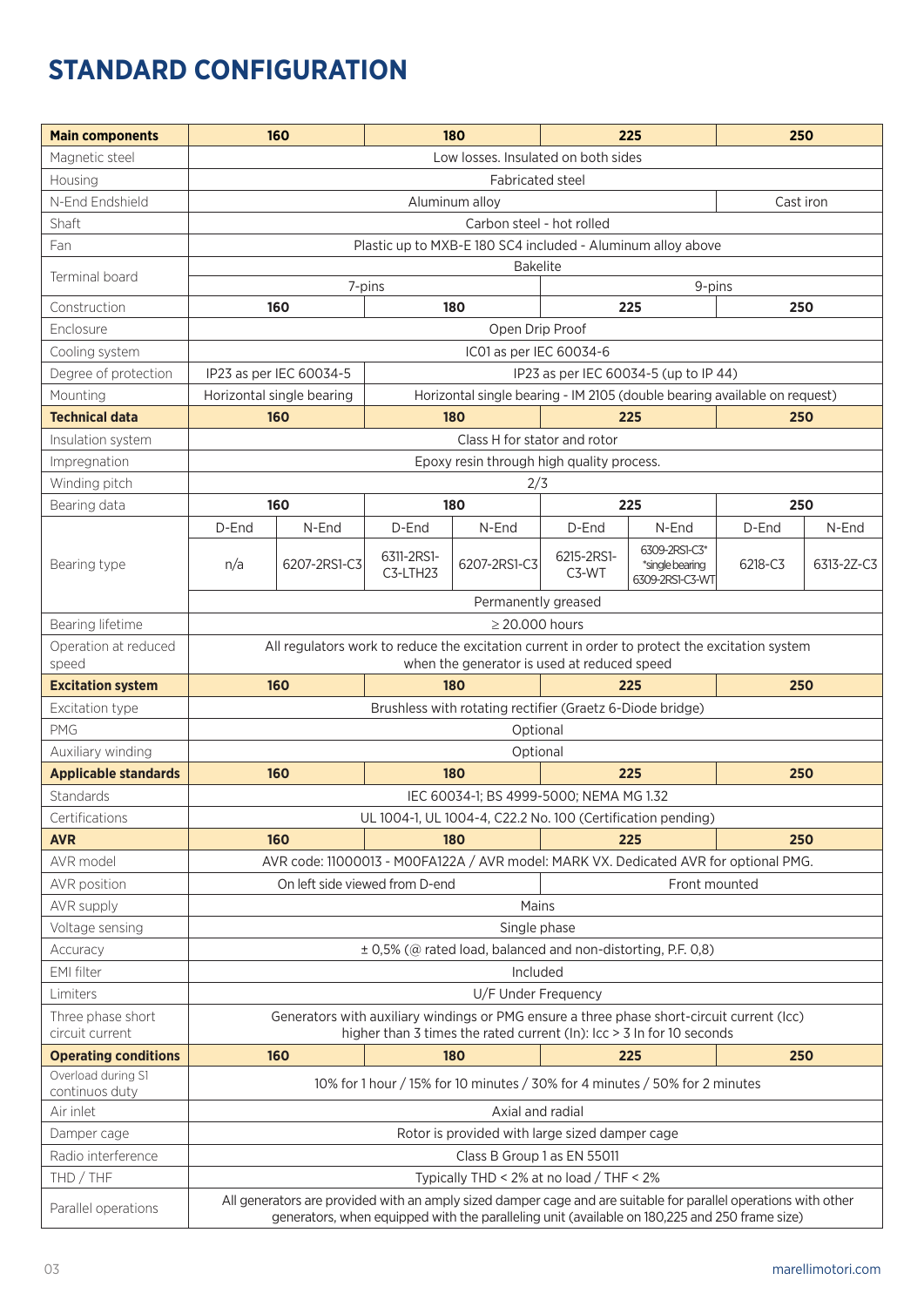### **ALTITUDE**

The rated outputs refer to installation up to 1.000 m a.s.l. Above this level the following derating factors must be applied.

| Altitude (m asl) | 1.000 | 1.500<br>$\blacksquare$ | < 2.000      | 2.500 | 3.000 |
|------------------|-------|-------------------------|--------------|-------|-------|
| K factor         | ,00   | 0,96                    | 0.07<br>◡,◡◡ | 0.90  | 0,86  |

#### **AMBIENT TEMPERATURE**

The rated outputs given in this catalogue are based on a maximum ambient temperature of 40°C.

When operating at different ambient temperatures the output rating can be obtained by applying the factors as in the following table.

| <b>Ambient temperature (</b> | 70               | $-$  | $\overline{A}$ | --   | E <sub>C</sub> | --  |
|------------------------------|------------------|------|----------------|------|----------------|-----|
| $(C^{\circ}C)$               | JU               | J.   | .              | . .  | J              | --  |
| K facto                      | 1.U <sup>z</sup> | 1.00 | $\cap$<br>1,∪∪ | 0.96 | 0.93           | ◡.◡ |

#### **POWER FACTOR**

The nominal power factor is 0,8 lagging. For different power factor values the following derating factors must be applied.

| <b>Power factor</b> | н.   | υ.ι  | $\mathbf{v}_{\mathbf{u}}$    | v,c  | $\mathsf{v}$ . | $\sim$ $\overline{ }$<br>$v_{1}$ |      |
|---------------------|------|------|------------------------------|------|----------------|----------------------------------|------|
| $\sim$<br>. factor  | 1,00 | 1,00 | $\sim$ $\sim$ $\sim$<br>U,Y3 | 0,88 | 0,84           | 0,82                             | 0,80 |

The rated outputs refer to IP23 protection degree with no filters. When filters are mounted, the following derating factors must be applied.

| <b>Configuration</b> | <b>Inlet filter</b> | Inlet + outlet filter (IP43) | Inlet + outlet filter (IP44) |  |  |
|----------------------|---------------------|------------------------------|------------------------------|--|--|
| K factor             | ◡,◡◡                | 0.92                         | 0.90                         |  |  |

#### **VOLTAGE AND FREQUENCY**

Generators can operate at 50 Hz and 60 Hz with below voltage values. Other voltages are possible with optional adapted windings.

| <b>Connection</b> | <b>50 Hz</b> | 60 Hz       |
|-------------------|--------------|-------------|
| Series star       | 380V - 440V  | 380V - 480V |
| Parallel star     | 190V - 220V  | 190V - 240V |
| Series delta      | 220V - 254V  | 220V - 277V |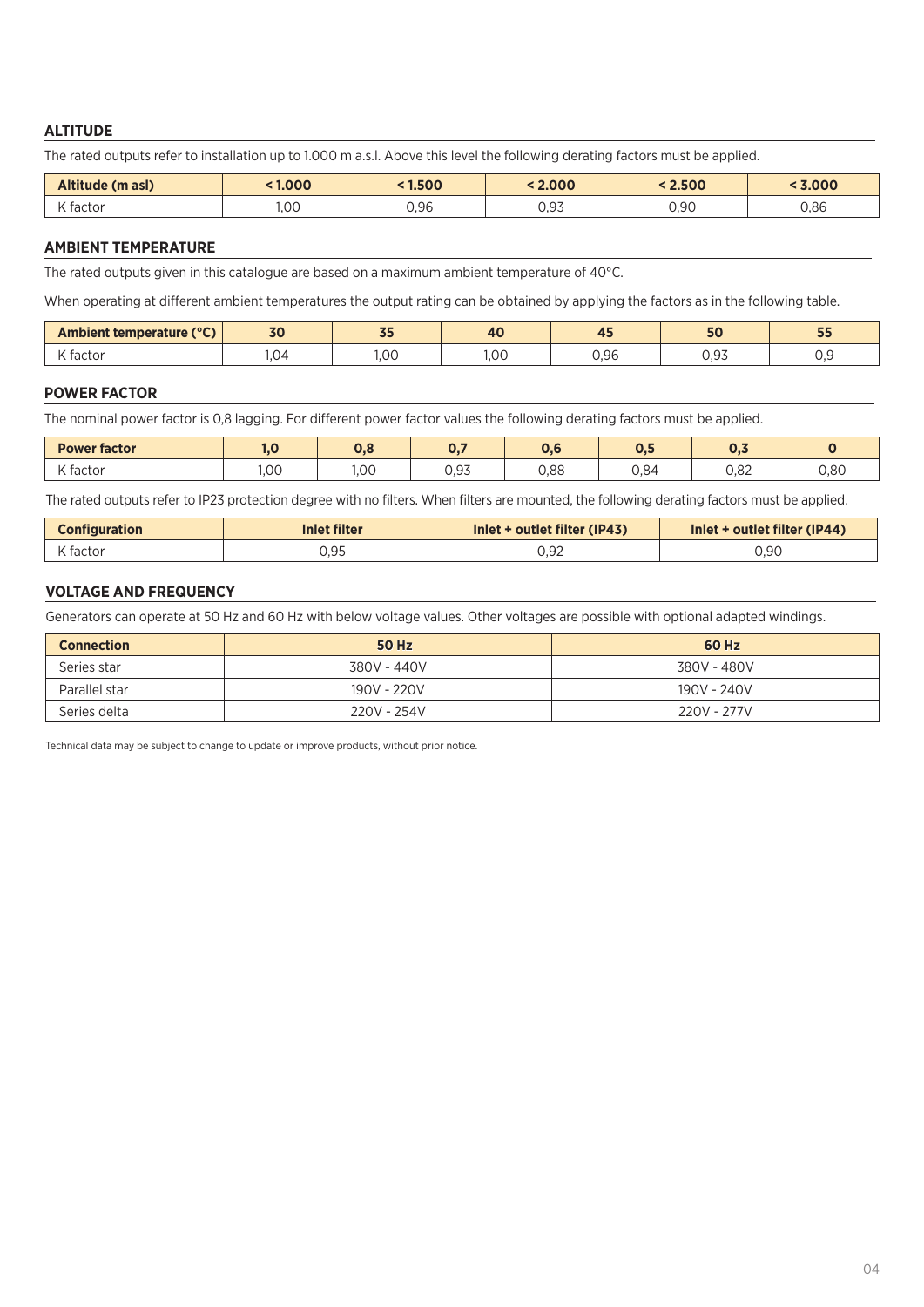# **OPTIONS AVAILABLE**

|                                                                                                 | 160        | 180                               | 225            | 250                |
|-------------------------------------------------------------------------------------------------|------------|-----------------------------------|----------------|--------------------|
| <b>Operating conditions</b>                                                                     |            |                                   |                |                    |
| Special voltage                                                                                 | $\circ$    | $\circ$                           | $\circ$        | $\circ$            |
| Provision for parallel operation with similar generators with AVR (MEC 20)                      | n/a        | $0^*$                             | $\circ$        | $\circ$            |
| <b>Terminal box</b>                                                                             |            |                                   |                |                    |
| IP55 terminal box                                                                               | $\circ$    | $\circ$                           | $\circ$        | $0^{(1)}$          |
| Large terminal box                                                                              | n/a        | $\circ$                           | n/a            | n/a                |
| Separate auxiliary terminal box                                                                 | n/a        | $\circ$                           | $\circ$        | $\circ$            |
| Non-magnetic exit cable panel                                                                   | n/a        | n/a                               | n/a            | $\circ$            |
| 6-leads winding                                                                                 | n/a        | n/a                               | n/a            | $\circ$            |
| <b>Heatings</b>                                                                                 |            |                                   |                |                    |
| Anti-condensation heaters (V=220 V)                                                             | $\circ$    | $\circ$                           | $\circ$        | $\circ$            |
| <b>Temperature sensors</b>                                                                      |            |                                   |                |                    |
| N. 3 PTC thermistors                                                                            | $\circ$    | $\circ$                           | $\circ$        | $\circ$            |
| N. 3 PT100 resistance temperature detectors in stator winding                                   | n/a        | $\circ$                           | $\circ$        | $\circ$            |
| N. 1 PT100 on N-end bearing                                                                     | $\circ$    | $\circ$                           | $\circ$        | $\circ$            |
| N. 1 PT100 on D-end bearing (for double bearing configuration)                                  | n/a        | $\circ$                           | $\circ$        | $\circ$            |
| N. PT100 duplex type on N-End bearing                                                           | n/a        | $\circ$                           | $\circ$        | $\circ$            |
| N. PT100 duplex type on D-End bearing (for double bearing configuration)                        | n/a        | $\circ$                           | $\circ$        | $\circ$            |
| <b>Protection degree</b>                                                                        |            |                                   |                |                    |
| Inlet filter                                                                                    | n/a        | $\circ$                           | $\circ$        | $\circ$            |
| Inlet + outlet filter (IP43)                                                                    | n/a        | $\circ$                           | $\circ$        | $\circ$            |
| Inlet + outlet filter (IP44)                                                                    | n/a        | $\circ$                           | $\circ$        | $\circ$            |
| <b>AVR</b>                                                                                      |            |                                   |                |                    |
| Single-phase sensing AVR (Mark VX), side mounted                                                | S          | S                                 | $\circ$        | $\circ$            |
| Single-phase sensing AVR (Mark VX), front mounted                                               | n/a        | $O^*$                             | S              | S                  |
| Three-phase sensing AVR (MEC-20), side mounted                                                  | n/a        | $O^*$                             | $\circ$        | $\circ$            |
| Three-phase sensing AVR (MEC-20), front mounted                                                 | n/a        | $O^*$                             | n/a            | $\circ$            |
| Digital AVR D-Vo (mounted on board)                                                             | n/a        | n/a                               | n/a            | $\circ$            |
| Automatic power factor regulator (mounted on board)                                             | n/a        | n/a                               | n/a            | $\circ$            |
| <b>Painting</b>                                                                                 |            |                                   |                |                    |
| Special painting cycle (MM ref. F96831)                                                         | $\circ$    | $\circ$                           | $\circ$        | $\circ$            |
| Painting colour different from RAL 9005 and RAL 5010                                            | $\circ$    | $\circ$                           | $\circ$        | $\circ$            |
| Painting colour RAL 9005 Black or RAL 5010 Blue (standard alternator not painted)               | $\circ$    | $\circ$                           | $\circ$        | $\circ$            |
| Special painting cycle (MM ref. F96819)                                                         | $\circ$    | $\circ$                           | $\circ$        | $\circ$            |
| Special painting cycle (MM ref. F96826)                                                         | $\circ$    | O                                 | $\circ$        | $\circ$            |
| <b>Environmental solutions</b>                                                                  |            |                                   |                |                    |
| Tropicalization (CW1081)                                                                        | $\circ$    |                                   |                |                    |
| <b>Excitation system</b>                                                                        |            | $\circ$                           | $\circ$        | $\circ$            |
| Auxiliary winding                                                                               | $\circ$    | $\circ$                           | $\circ$        | $\circ$            |
| PMG with single-phase AVR (Mark XX) side mounted                                                | $\circ$    | $\circ$                           | $\circ$        | n/a                |
| PMG with single-phase AVR (Mark XX) front mounted                                               | n/a        | $O^*$                             | $\circ$        | n/a                |
| PMG with three-phase AVR (MEC-20) side mounted                                                  | n/a        | $O^*$                             |                | $\circ$            |
|                                                                                                 |            | $O^*$                             | $\circ$<br>n/a |                    |
| PMG with three-phase AVR (MEC-20) front mounted<br>PMG with digital AVR D-Vo (mounted on board) | n/a<br>n/a | n/a                               | n/a            | $\circ$<br>$\circ$ |
| <b>Mechanical configuration</b>                                                                 |            |                                   |                |                    |
| Special shaft extension                                                                         | n/a        | n/a                               | n/a            | $\circ$            |
| Second shaft extension (as per catalogue)                                                       | n/a        | n/a                               | n/a            | $\circ$            |
| Special housing <sup>(2)</sup>                                                                  | n/a        | $\circ$                           | $\circ$        | $\circ$            |
| NDE grease nipple                                                                               | n/a        | n/a                               | n/a            | $\circ$            |
| DE grease nipple                                                                                | n/a        | n/a                               | n/a            | $\circ$            |
| <b>Other accessories</b>                                                                        |            |                                   |                |                    |
| N. 3 CT single core on neutral point (low voltage)                                              | n/a        | n/a                               | n/a            | $\circ$            |
| * This option includes also large terminal box.                                                 |            |                                   |                |                    |
|                                                                                                 |            |                                   |                |                    |
| (1) On H class overtemperature a 10% derating must be applied.                                  |            | o: optional<br>n/a: not available | s: standard    |                    |
| (2) Based on volumes.                                                                           |            |                                   |                |                    |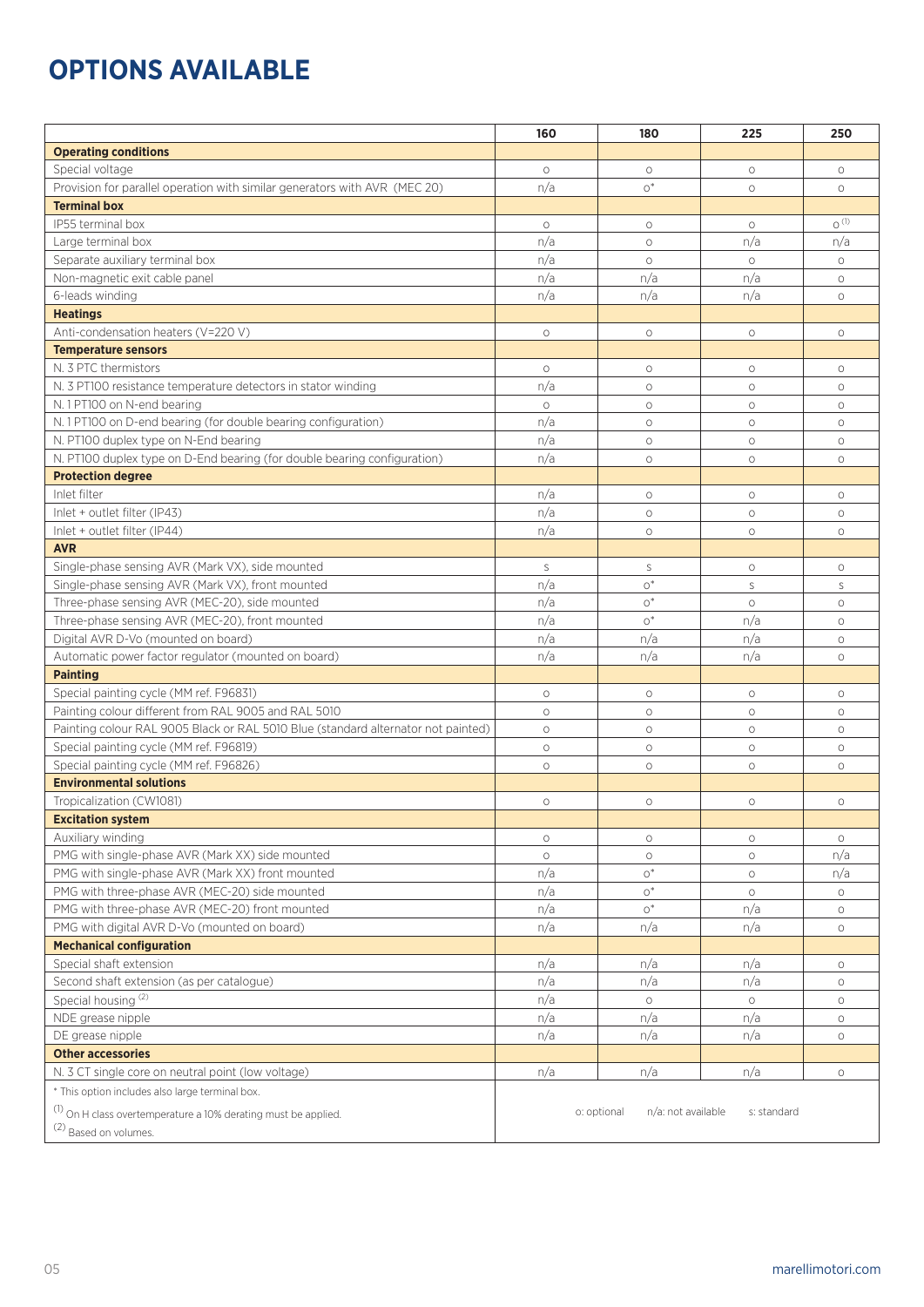# **TECHNICAL DATA**

| 4 POLES - 400 V - 50 Hz |          |                                     |                  |        |                     |                              |                      | <b>1500 rpm</b> |
|-------------------------|----------|-------------------------------------|------------------|--------|---------------------|------------------------------|----------------------|-----------------|
|                         |          | <b>Continuous duty rating (kVA)</b> |                  |        | <b>Stand by kVA</b> | <b>Single Phase</b><br>230 V | <b>Efficiency</b>    | <b>Weight</b>   |
| <b>Type</b>             | 125/40   | 105/40                              | 80/40            |        |                     | <b>Derating</b>              | P,F, 0,8<br>4/4 LOAD |                 |
|                         | ΔT CI, H | $\Delta T$ CI, F                    | $\Delta T$ Cl, B | 163/27 | 150/40              | factor<br>Zig-zag            | %                    | Kg              |
| MXB-E 160 XA4           | 10.0     | 9.2                                 | 8.0              | 11.0   | 10.5                | 0.66                         | 79.0                 | 83              |
| <b>MXB-E160 SA4</b>     | 12.5     | 11.5                                | 10.0             | 13.8   | 13.1                | 0.66                         | 80.0                 | 88              |
| MXB-E 160 MX4           | 15.0     | 13.7                                | 12.0             | 16.5   | 15.8                | 0.66                         | 83.0                 | 97              |
| MXB-E 160 MA4           | 17.5     | 16.0                                | 14.0             | 19.3   | 18.4                | 0.66                         | 82.7                 | 102             |
| <b>MXB-E160 LA4</b>     | 20.0     | 18.3                                | 16.0             | 22.0   | 21.0                | 0.66                         | 85.4                 | 116             |
| <b>MXB-E180 XS4</b>     | 25.0     | 22.9                                | 20.0             | 27.5   | 26.3                | 0.66                         | 85.2                 | 125             |
| MXB-E 180 XB4           | 30.0     | 27.5                                | 24.0             | 33.0   | 31.5                | 0.66                         | 87.0                 | 137             |
| <b>MXB-E180 SB4</b>     | 34.0     | 31.2                                | 27.2             | 37.4   | 35.7                | 0.58                         | 87.0                 | 145             |
| <b>MXB-E180 SC4</b>     | 40.0     | 36.7                                | 32.0             | 44.0   | 42.0                | 0.56                         | 88.0                 | 156             |
| MXB-E 180 MA4           | 45.0     | 41.2                                | 36.0             | 49.5   | 47.3                | 0.58                         | 88.9                 | 181             |
| <b>MXB-E180 MC4</b>     | 50.0     | 45.8                                | 40.0             | 55.0   | 52.5                | 0.55                         | 89.3                 | 189             |
| <b>MXB-E 180 LB4</b>    | 65.0     | 59.6                                | 52.0             | 71.5   | 68.3                | 0.53                         | 90.0                 | 234             |
| MXB-E 225 XA4           | 70       | 64                                  | 56               | 77     | 74                  | 0.55                         | 89.0                 | 283             |
| <b>MXB-E 225 XB4</b>    | 80       | 73                                  | 64               | 88     | 84                  | 0.55                         | 89.5                 | 300             |
| MXB-E 225 SB4           | 100      | 92                                  | 80               | 110    | 105                 | 0.51                         | 90.4                 | 335             |
| MXB-E 225 MA4           | 120      | 110                                 | 96               | 132    | 126                 | 0.50                         | 91.0                 | 377             |
| MXB-E 225 MB4           | 135      | 124                                 | 108              | 149    | 142                 | 0.53                         | 92.0                 | 407             |
| <b>MXB-E 225 LA4</b>    | 150      | 137                                 | 120              | 165    | 158                 | 0.50                         | 91.9                 | 434             |
| MXB-E 225 LB4           | 165      | 151                                 | 132              | 182    | 173                 | 0.49                         | 92.4                 | 471             |
| <b>MXB-E 250 SA4</b>    | 180      | 165                                 | 144              | 198    | 189                 | 0.55                         | 91.8                 | 513             |
| MXB-E 250 SB4           | 200      | 183                                 | 160              | 220    | 210                 | 0.55                         | 92.0                 | 541             |
| <b>MXB-E 250 MA4</b>    | 230      | 211                                 | 184              | 253    | 242                 | 0.55                         | 92.2                 | 599             |
| MXB-E 250 MB4           | 250      | 229                                 | 200              | 275    | 263                 | 0.55                         | 92.8                 | 652             |
| <b>MXB-E 250 LA4</b>    | 275      | 252                                 | 220              | 302    | 289                 | 0.50                         | 93.0                 | 780             |
| MXB-E 250 LB4           | 300      | 275                                 | 240              | 330    | 315                 | 0.50                         | 93.4                 | 783             |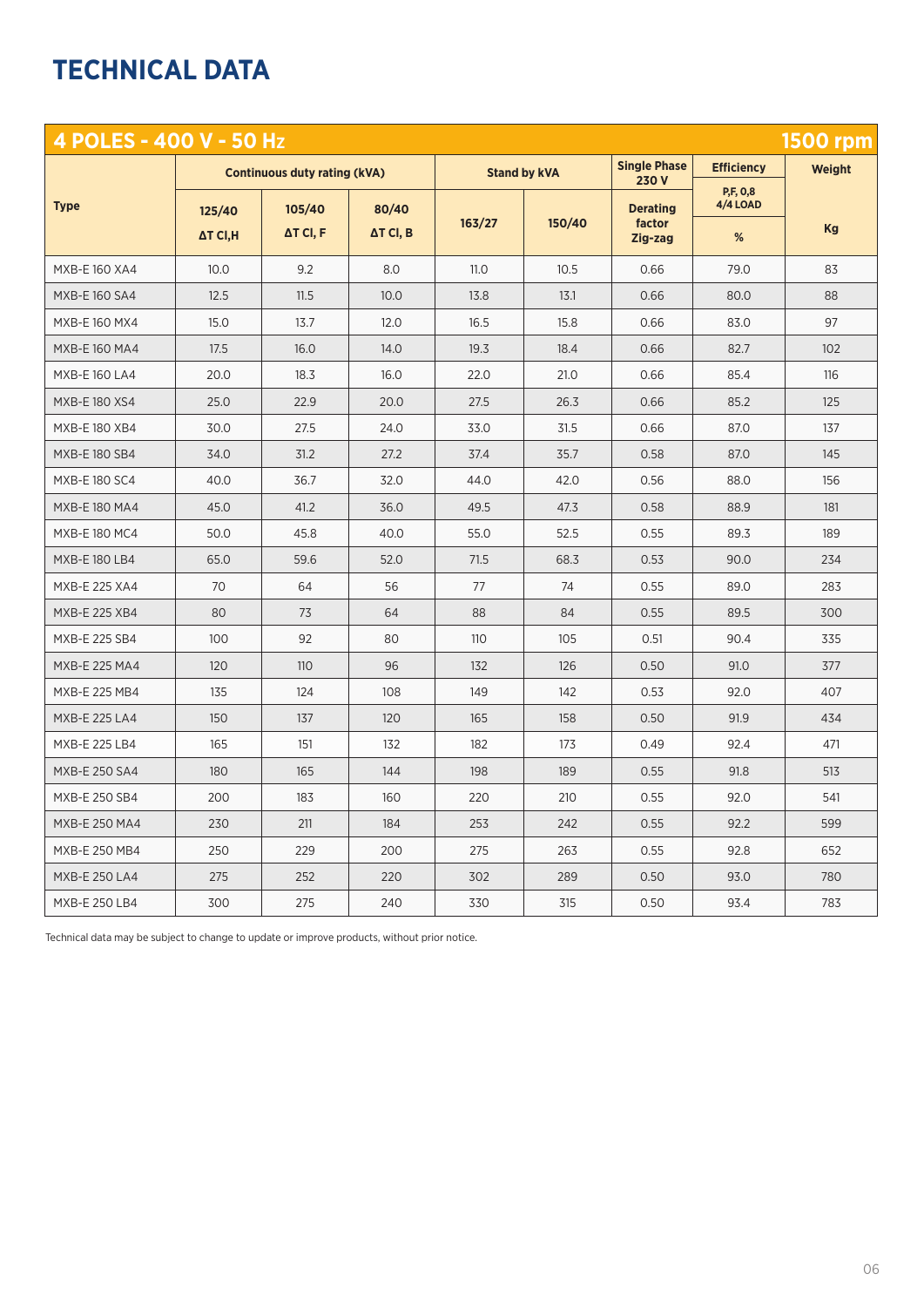# **TECHNICAL DATA**

| 4 POLES - 480 V - 60 Hz |          |                                     |                  |        |                     |                              |                      | <b>1800 rpm</b> |
|-------------------------|----------|-------------------------------------|------------------|--------|---------------------|------------------------------|----------------------|-----------------|
|                         |          | <b>Continuous duty rating (kVA)</b> |                  |        | <b>Stand by kVA</b> | <b>Single Phase</b><br>230 V | <b>Efficiency</b>    | <b>Weight</b>   |
| <b>Type</b>             | 125/40   | 105/40                              | 80/40            |        |                     | <b>Derating</b>              | P,F, 0,8<br>4/4 LOAD |                 |
|                         | ΔT CI, H | $\Delta T$ CI, F                    | $\Delta T$ Cl, B | 163/27 | 150/40              | factor<br>Zig-zag            | %                    | Kg              |
| MXB-E 160 XA4           | 12.5     | 11.5                                | 10.0             | 13.8   | 13.1                | 0.66                         | 81.1                 | 83              |
| <b>MXB-E160 SA4</b>     | 15.6     | 14.3                                | 12.5             | 17.2   | 16.4                | 0.66                         | 81.9                 | 88              |
| MXB-E 160 MX4           | 18.8     | 17.2                                | 15.0             | 20.6   | 19.7                | 0.66                         | 84.5                 | 97              |
| MXB-E 160 MA4           | 21.9     | 20.0                                | 17.5             | 24.1   | 23.0                | 0.66                         | 84.3                 | 102             |
| <b>MXB-E160 LA4</b>     | 25.0     | 22.9                                | 20.0             | 27.5   | 26.3                | 0.66                         | 86.8                 | 116             |
| MXB-E 180 XS4           | 31.3     | 28.6                                | 25.0             | 34.4   | 32.8                | 0.66                         | 86.7                 | 125             |
| MXB-E 180 XB4           | 37.5     | 34.4                                | 30.0             | 41.3   | 39.4                | 0.66                         | 88.2                 | 137             |
| MXB-E 180 SB4           | 42.5     | 39.0                                | 34.0             | 46.8   | 44.6                | 0.58                         | 88.3                 | 145             |
| <b>MXB-E180 SC4</b>     | 50.0     | 45.8                                | 40.0             | 55.0   | 52.5                | 0.56                         | 89.2                 | 156             |
| <b>MXB-E 180 MA4</b>    | 56.3     | 51.6                                | 45.0             | 61.9   | 59.1                | 0.58                         | 89.9                 | 181             |
| MXB-E 180 MC4           | 62.5     | 57.3                                | 50.0             | 68.8   | 65.6                | 0.55                         | 90.3                 | 189             |
| MXB-E 180 LB4           | 81.3     | 74.5                                | 65.0             | 89.4   | 85.3                | 0.53                         | 90.8                 | 234             |
| <b>MXB-E 225 XA4</b>    | 88       | 80                                  | 70               | 96     | 92                  | 0.55                         | 89.7                 | 283             |
| <b>MXB-E 225 XB4</b>    | 100      | 92                                  | 80               | 110    | 105                 | 0.55                         | 90.4                 | 300             |
| <b>MXB-E 225 SB4</b>    | 125      | 115                                 | 100              | 138    | 131                 | 0.51                         | 91.2                 | 335             |
| <b>MXB-E 225 MA4</b>    | 150      | 137                                 | 120              | 165    | 158                 | 0.50                         | 91.8                 | 377             |
| MXB-E 225 MB4           | 169      | 155                                 | 135              | 186    | 177                 | 0.53                         | 92.4                 | 407             |
| <b>MXB-E 225 LA4</b>    | 188      | 172                                 | 150              | 206    | 197                 | 0.50                         | 92.6                 | 434             |
| <b>MXB-E 225 LB4</b>    | 206      | 189                                 | 165              | 227    | 217                 | 0.49                         | 93.1                 | 471             |
| <b>MXB-E 250 SA4</b>    | 225      | 206                                 | 180              | 248    | 236                 | 0.55                         | 92.4                 | 513             |
| MXB-E 250 SB4           | 250      | 229                                 | 200              | 275    | 263                 | 0.55                         | 92.7                 | 541             |
| MXB-E 250 MA4           | 288      | 263                                 | 230              | 316    | 302                 | 0.55                         | 92.9                 | 599             |
| MXB-E 250 MB4           | 313      | 286                                 | 250              | 344    | 328                 | 0.55                         | 93.4                 | 652             |
| MXB-E 250 LA4           | 344      | 315                                 | 275              | 378    | 361                 | 0.50                         | 93.5                 | 780             |
| <b>MXB-E 250 LB4</b>    | 375      | 344                                 | 300              | 413    | 394                 | 0.50                         | 93.9                 | 783             |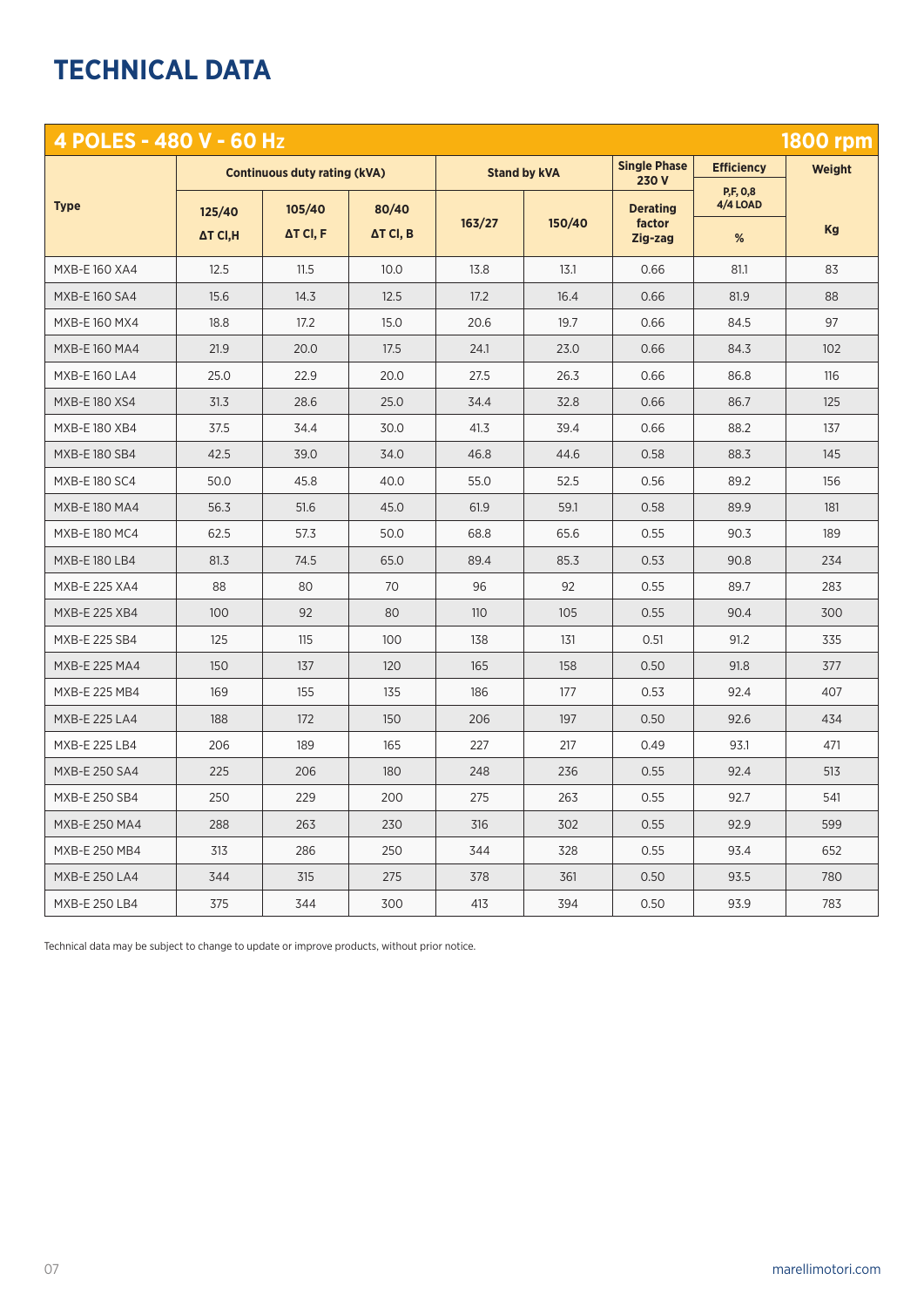# **DIMENSIONS**  MXB-E 160 - single bearing



| <b>Type</b>         | <b>Dimensions [mm]</b> |     |                   |  |  |  |
|---------------------|------------------------|-----|-------------------|--|--|--|
| MXB-E               |                        | F   | CG                |  |  |  |
|                     |                        |     | SAE 3-SAE 4-SAE 5 |  |  |  |
| <b>MXB-E 160 XA</b> | 416                    |     | 198               |  |  |  |
| <b>MXB-E160 SA</b>  |                        |     | 202               |  |  |  |
| <b>MXB-E160 MX</b>  |                        | 200 | 208               |  |  |  |
| <b>MXB-E 160 MA</b> | 441                    |     | 210               |  |  |  |
| <b>MXB-E160 LA</b>  | 456                    |     | 223               |  |  |  |

| <b>Connections</b> |               |                 |   |  |  |  |  |  |
|--------------------|---------------|-----------------|---|--|--|--|--|--|
| <b>COUPLING</b>    | <b>FLANGE</b> |                 |   |  |  |  |  |  |
|                    |               | <b>SAE J617</b> |   |  |  |  |  |  |
| <b>SAE J620</b>    | 5             | 4               | 3 |  |  |  |  |  |
| 61/2               |               |                 |   |  |  |  |  |  |
| 71/2               | Ö             |                 |   |  |  |  |  |  |
| 8                  |               |                 |   |  |  |  |  |  |
| 10                 |               |                 |   |  |  |  |  |  |
| 111/2              |               |                 |   |  |  |  |  |  |
| • Available        | Most common   |                 |   |  |  |  |  |  |

| <b>Dimensions [mm]</b> |        |     |           |      |              |             |                        |                 |   |    |              |           |    |
|------------------------|--------|-----|-----------|------|--------------|-------------|------------------------|-----------------|---|----|--------------|-----------|----|
| <b>FLANGE</b>          |        |     |           |      |              |             |                        | <b>COUPLING</b> |   |    |              |           |    |
| <b>SAE</b>             |        | P   |           | Z    |              | <b>SAE</b>  |                        |                 |   | v  |              |           |    |
| J617                   | N      |     | <b>NR</b> | Ø    | a            | <b>J620</b> | <b>MA</b><br><b>PA</b> | <b>NR</b>       | Ø | b  | <b>WA</b>    | <b>WB</b> |    |
| 5                      | 314,32 | 360 | 8         | 11,5 | $45^\circ$   | 61/2        | 215,9                  | 200             | 6 | 9  | $60^\circ$   | 30,2      | 13 |
| $\overline{4}$         | 361,95 | 407 | 12        | 11,5 | $30^{\circ}$ | 71/2        | 241,3                  | 222,3           | 8 | 9  | $45^{\circ}$ | 30,2      | 13 |
| 3                      | 409,58 | 455 | 12        | 11,5 | $30^{\circ}$ | 8           | 263,52                 | 244.48          | 6 | 11 | $60^\circ$   | 62        |    |
|                        |        |     |           |      |              | 10          | 314,3                  | 295,3           | 8 | 11 | $45^{\circ}$ | 53,8      | 13 |
|                        |        |     |           |      |              | 111/2       | 352,4                  | 333,4           | 8 | 11 | $45^{\circ}$ | 39,6      | 13 |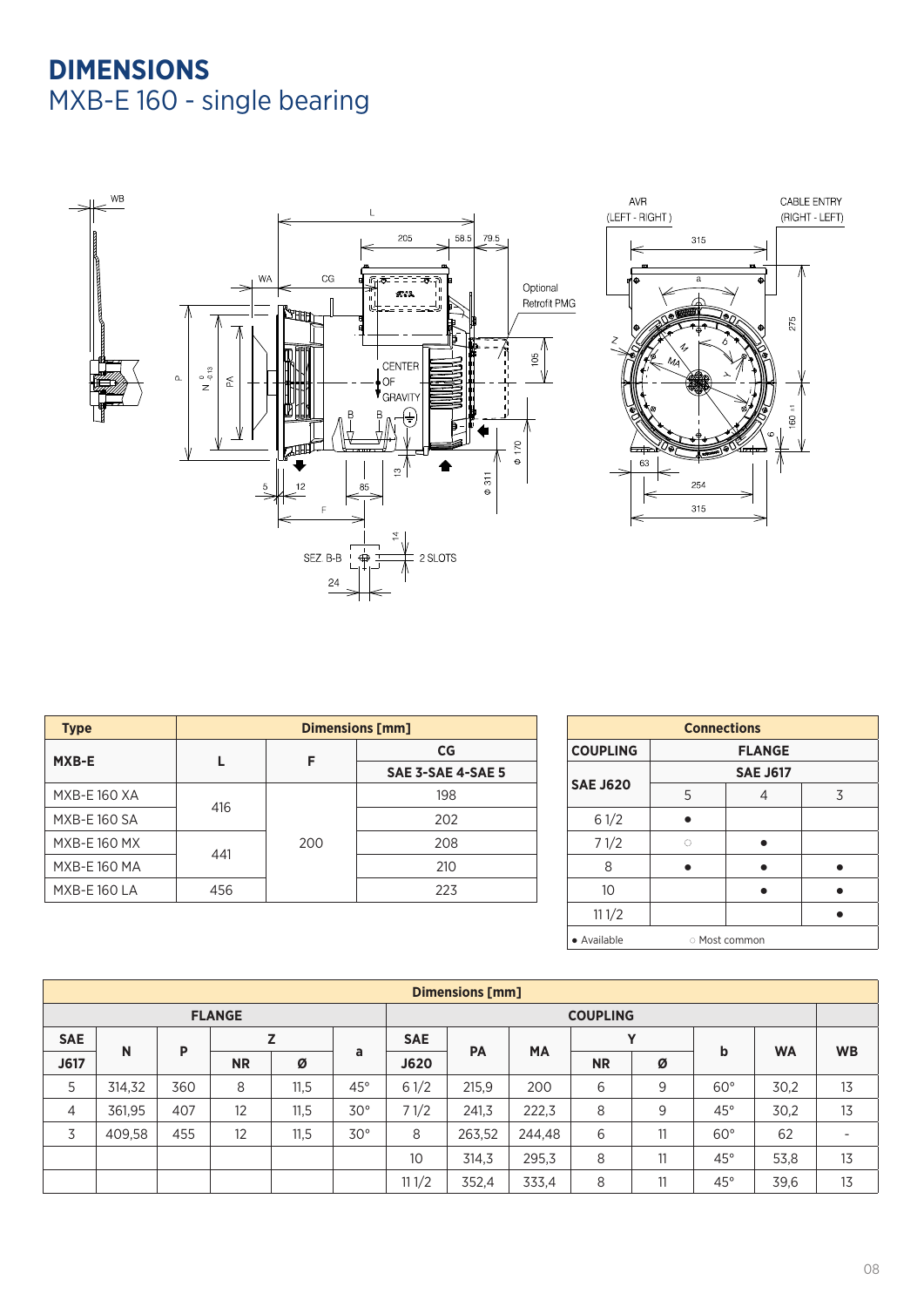## **DIMENSIONS**  MXB-E 180 - single bearing



| <b>Type</b>         | <b>Dimensions [mm]</b> |     |             |             |  |  |  |  |
|---------------------|------------------------|-----|-------------|-------------|--|--|--|--|
| MXB-E               |                        | F   | CG          |             |  |  |  |  |
|                     |                        |     | SAE 4-SAE 5 | SAE 2-SAE 3 |  |  |  |  |
| <b>MXB-E180 XS</b>  |                        |     | 205         | 210         |  |  |  |  |
| <b>MXB-E 180 XB</b> |                        |     | 217         | 222         |  |  |  |  |
| <b>MXB-E 180 SB</b> | 496                    | 205 | 233         | 238         |  |  |  |  |
| <b>MXB-E180 SC</b>  |                        |     | 245         | 250         |  |  |  |  |
| <b>MXB-E 180 MA</b> | 546                    |     | 250         | 254         |  |  |  |  |
| <b>MXB-E 180 MC</b> |                        | 255 | 260         | 264         |  |  |  |  |
| <b>MXB-E 180 LB</b> | 651                    |     | 314         | 319         |  |  |  |  |

| <b>Connections</b>                                |               |             |                 |   |  |  |  |  |  |  |  |
|---------------------------------------------------|---------------|-------------|-----------------|---|--|--|--|--|--|--|--|
| <b>COUPLING</b>                                   | <b>FLANGE</b> |             |                 |   |  |  |  |  |  |  |  |
| <b>SAE J620</b>                                   |               |             | <b>SAE J617</b> |   |  |  |  |  |  |  |  |
|                                                   | $5(*)$        | 4           | 3               | 2 |  |  |  |  |  |  |  |
| 61/2                                              |               |             |                 |   |  |  |  |  |  |  |  |
| 71/2                                              |               |             |                 |   |  |  |  |  |  |  |  |
| 8                                                 |               |             |                 |   |  |  |  |  |  |  |  |
| 10                                                |               |             |                 |   |  |  |  |  |  |  |  |
| 111/2                                             |               |             | Ö               |   |  |  |  |  |  |  |  |
| • Available                                       |               | Most common |                 |   |  |  |  |  |  |  |  |
| (*) Not available for frame size MA4, MC4 and LB4 |               |             |                 |   |  |  |  |  |  |  |  |

|               | <b>Dimensions [mm]</b> |       |        |           |    |              |             |        |                        |   |    |            |           |                          |   |           |           |  |
|---------------|------------------------|-------|--------|-----------|----|--------------|-------------|--------|------------------------|---|----|------------|-----------|--------------------------|---|-----------|-----------|--|
| <b>FLANGE</b> |                        |       |        |           |    |              |             |        | <b>COUPLING</b>        |   |    |            |           |                          |   |           |           |  |
| <b>SAE</b>    |                        |       |        |           | Z  |              | <b>SAE</b>  |        | <b>MA</b><br><b>PA</b> |   |    |            |           |                          | v |           |           |  |
| J617          | N                      | P     | M      | <b>NR</b> | Ø  | a            | <b>J620</b> |        |                        |   |    |            | <b>NR</b> | Ø                        | b | <b>WA</b> | <b>WB</b> |  |
| 5             | 314,32                 | 355,6 | 333,38 | 8         | 11 | $45^{\circ}$ | 61/2        | 215,90 | 200,02                 | 6 | 9  | $60^\circ$ | 30,2      | 13                       |   |           |           |  |
| 4             | 361,95                 | 403,4 | 381,00 | 12        | 11 | $30^{\circ}$ | 71/2        | 241,30 | 222,25                 | 8 | 9  | $45^\circ$ | 30,2      | 13                       |   |           |           |  |
| 3             | 409,58                 | 450,8 | 428,62 | 12        | 11 | $30^\circ$   | 8           | 263,52 | 244,48                 | 6 | 11 | $60^\circ$ | 62,0      | $\overline{\phantom{a}}$ |   |           |           |  |
| 2             | 447,68                 | 489.0 | 466,72 | 12        | 11 | $30^{\circ}$ | 10          | 314,32 | 295,28                 | 8 | 11 | $45^\circ$ | 53,8      | 13                       |   |           |           |  |
|               |                        |       |        |           |    |              | 111/2       | 352,42 | 333,38                 | 8 | 11 | $45^\circ$ | 39,6      | 13                       |   |           |           |  |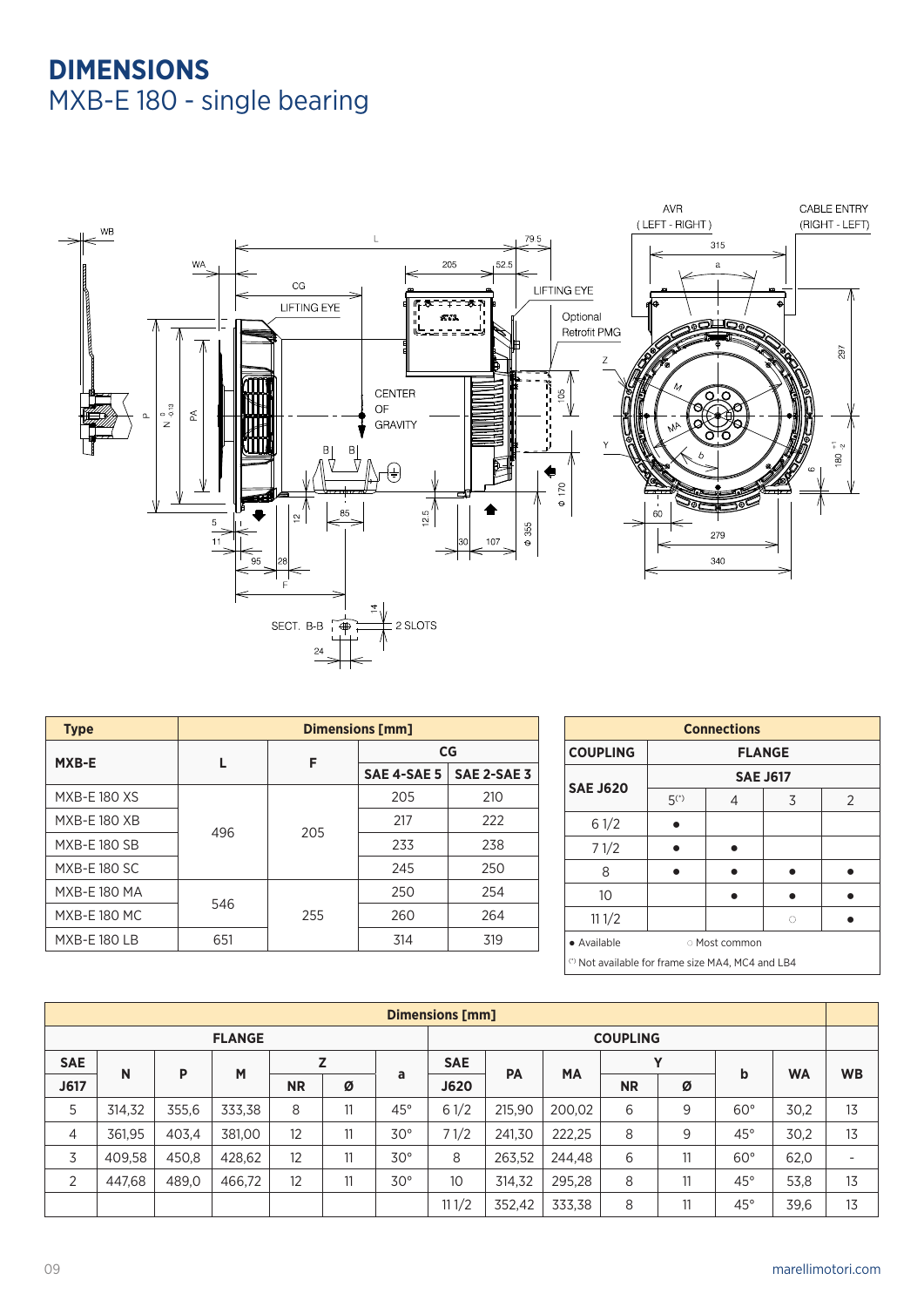## **DIMENSIONS**  MXB-E 225 - single bearing



| <b>Type</b>         | <b>Dimensions [mm]</b> |     |           |           |  |  |  |
|---------------------|------------------------|-----|-----------|-----------|--|--|--|
|                     |                        | F   | CG        | CG        |  |  |  |
|                     |                        |     | SAE4-SAE3 | SAE2-SAE1 |  |  |  |
| <b>MXB-E 225 XA</b> |                        |     | 325       | 312       |  |  |  |
| <b>MXB-E 225 XB</b> | 708                    | 325 | 329       | 317       |  |  |  |
| <b>MXB-E 225 SB</b> |                        |     | 352       | 348       |  |  |  |
| <b>MXB-E 225 MA</b> | 778                    |     | 344       | 331       |  |  |  |
| <b>MXB-E 225 MB</b> |                        | 375 | 386       | 372       |  |  |  |
| <b>MXB-E 225 LA</b> | 843                    |     | 389       | 377       |  |  |  |
| <b>MXB-E 225 LB</b> |                        |     | 436       | 423       |  |  |  |

| <b>Connections</b>         |               |                 |   |  |  |  |  |  |  |  |  |
|----------------------------|---------------|-----------------|---|--|--|--|--|--|--|--|--|
| <b>COUPLING</b>            | <b>FLANGE</b> |                 |   |  |  |  |  |  |  |  |  |
|                            |               | <b>SAE J617</b> |   |  |  |  |  |  |  |  |  |
| <b>SAE J620</b>            |               | 3               | 2 |  |  |  |  |  |  |  |  |
| 10                         |               |                 |   |  |  |  |  |  |  |  |  |
| 111/2                      |               | Ö               |   |  |  |  |  |  |  |  |  |
| 14                         |               |                 |   |  |  |  |  |  |  |  |  |
| • Available<br>Most common |               |                 |   |  |  |  |  |  |  |  |  |

|               | Dimensions [mm] |       |        |           |                 |              |            |        |           |           |    |              |           |                          |  |             |  |  |  |
|---------------|-----------------|-------|--------|-----------|-----------------|--------------|------------|--------|-----------|-----------|----|--------------|-----------|--------------------------|--|-------------|--|--|--|
| <b>FLANGE</b> |                 |       |        |           | <b>COUPLING</b> |              |            |        |           |           |    |              |           |                          |  |             |  |  |  |
| <b>SAE</b>    |                 | P     |        |           | Z               |              | <b>SAE</b> | PA     |           |           |    |              |           |                          |  | $\mathbf v$ |  |  |  |
| J617          | N               |       | M      | <b>NR</b> | Ø               | a            | J620       |        | <b>MA</b> | <b>NR</b> | Ø  | b            | <b>WA</b> | <b>WB</b>                |  |             |  |  |  |
| 4             | 361,95          | 460   | 381,00 | 12        | 11              | $30^{\circ}$ | 10         | 314,32 | 295,28    | 8         | 11 | $45^{\circ}$ | 53,8      | $\overline{\phantom{0}}$ |  |             |  |  |  |
| 3             | 409,58          | 460   | 428,62 | 12        | 11              | $30^{\circ}$ | 111/2      | 352,42 | 333,38    | 8         | 11 | $45^{\circ}$ | 39,6      | -                        |  |             |  |  |  |
| 2             | 447,68          | 495   | 466,72 | 12        | 11              | $30^{\circ}$ | 14         | 466,72 | 438,15    | 8         | 14 | $45^{\circ}$ | 25,4      | 14                       |  |             |  |  |  |
|               | 511,18          | 552,5 | 530,22 | 12        | 11              | $30^{\circ}$ |            |        |           |           |    |              |           |                          |  |             |  |  |  |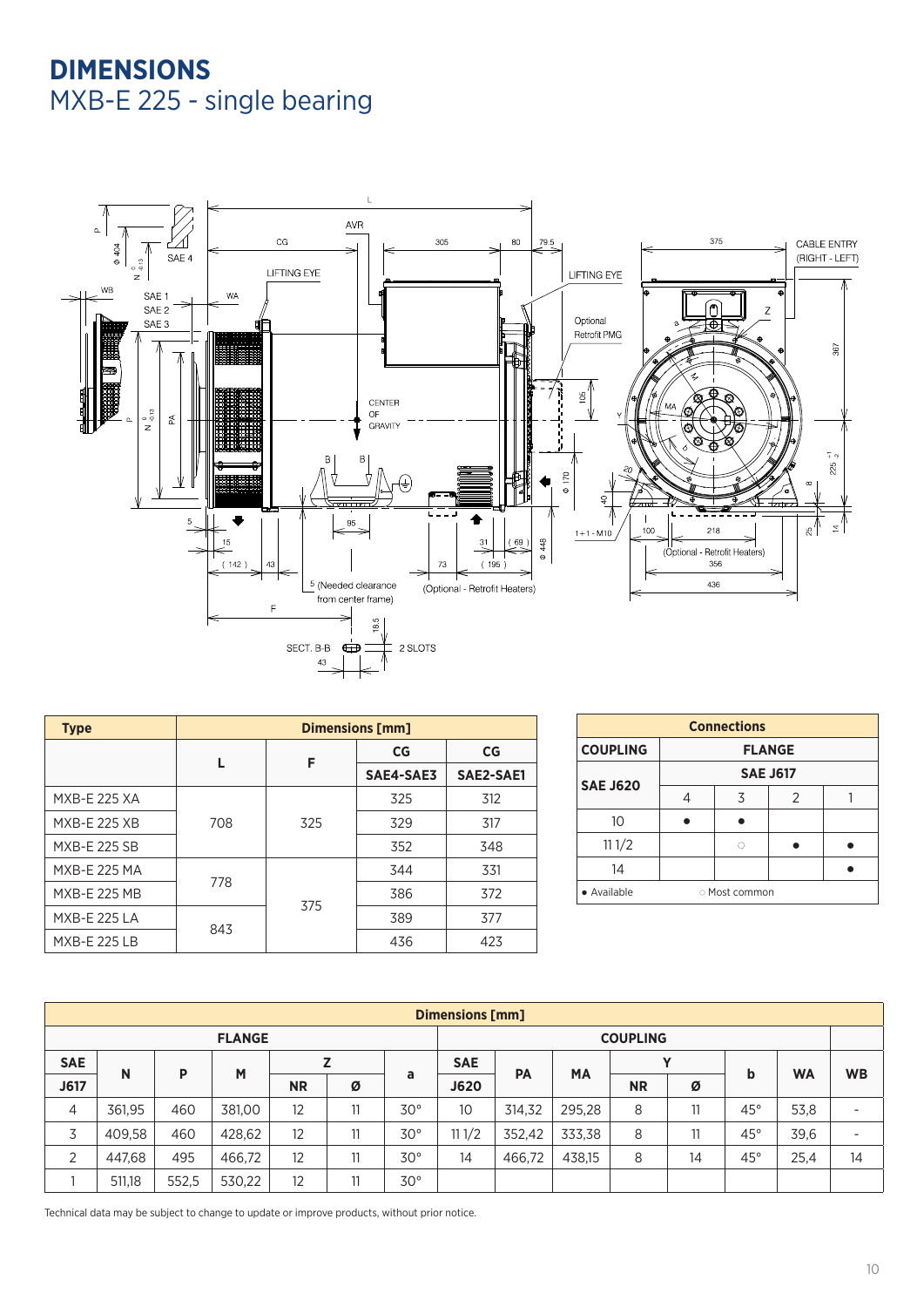## **DIMENSIONS**  MXB-E 250 - single bearing



| <b>Type</b>         | <b>Dimensions [mm]</b> |     |     |  |  |  |  |  |
|---------------------|------------------------|-----|-----|--|--|--|--|--|
|                     |                        | F   | CG  |  |  |  |  |  |
| MXB-E 250 SA        | 800                    | 345 | 370 |  |  |  |  |  |
| MXB-E 250 SB        |                        |     | 380 |  |  |  |  |  |
| MXB-E 250 MA        |                        | 425 | 415 |  |  |  |  |  |
| MXB-E 250 MB        | 910                    |     | 430 |  |  |  |  |  |
| <b>MXB-E 250 LA</b> |                        |     |     |  |  |  |  |  |
| <b>MXB-E 250 LB</b> | 1020                   | 480 | 485 |  |  |  |  |  |

| <b>Connections</b>               |             |                 |  |  |  |  |  |  |  |  |
|----------------------------------|-------------|-----------------|--|--|--|--|--|--|--|--|
| <b>COUPLING</b><br><b>FLANGE</b> |             |                 |  |  |  |  |  |  |  |  |
| <b>SAE J620</b>                  |             | <b>SAE J617</b> |  |  |  |  |  |  |  |  |
|                                  | 3           | $\mathcal{P}$   |  |  |  |  |  |  |  |  |
| 111/2                            |             |                 |  |  |  |  |  |  |  |  |
| 14                               |             |                 |  |  |  |  |  |  |  |  |
| · Available                      | Most common |                 |  |  |  |  |  |  |  |  |

|               | <b>Dimensions [mm]</b> |     |        |           |            |                 |             |        |           |           |            |              |           |                 |  |  |
|---------------|------------------------|-----|--------|-----------|------------|-----------------|-------------|--------|-----------|-----------|------------|--------------|-----------|-----------------|--|--|
| <b>FLANGE</b> |                        |     |        |           |            | <b>COUPLING</b> |             |        |           |           |            |              |           |                 |  |  |
| <b>SAE</b>    |                        |     |        |           |            |                 | <b>SAE</b>  |        |           |           |            |              | v         |                 |  |  |
| J617          | N                      | P   | M      | <b>No</b> | <b>DIA</b> | a               | <b>J620</b> | PA     | <b>MA</b> | <b>No</b> | <b>DIA</b> | b            | <b>WA</b> | <b>WB</b>       |  |  |
| 3             | 409.58                 | 530 | 428.62 | 12        | 11.5       | $30^{\circ}$    | 111/2       | 325.42 | 333.38    | 8         | 11         | $45^{\circ}$ | 39.6      | 10 <sup>°</sup> |  |  |
| 2             | 447.68                 | 530 | 466.72 | 12        | 11.5       | $30^{\circ}$    | 14          | 466.72 | 438.15    | 8         | 14         | $45^{\circ}$ | 25.4      | 10              |  |  |
|               | 511.18                 | 552 | 530.22 | 12        | 11.5       | $30^{\circ}$    |             |        |           |           |            |              |           |                 |  |  |